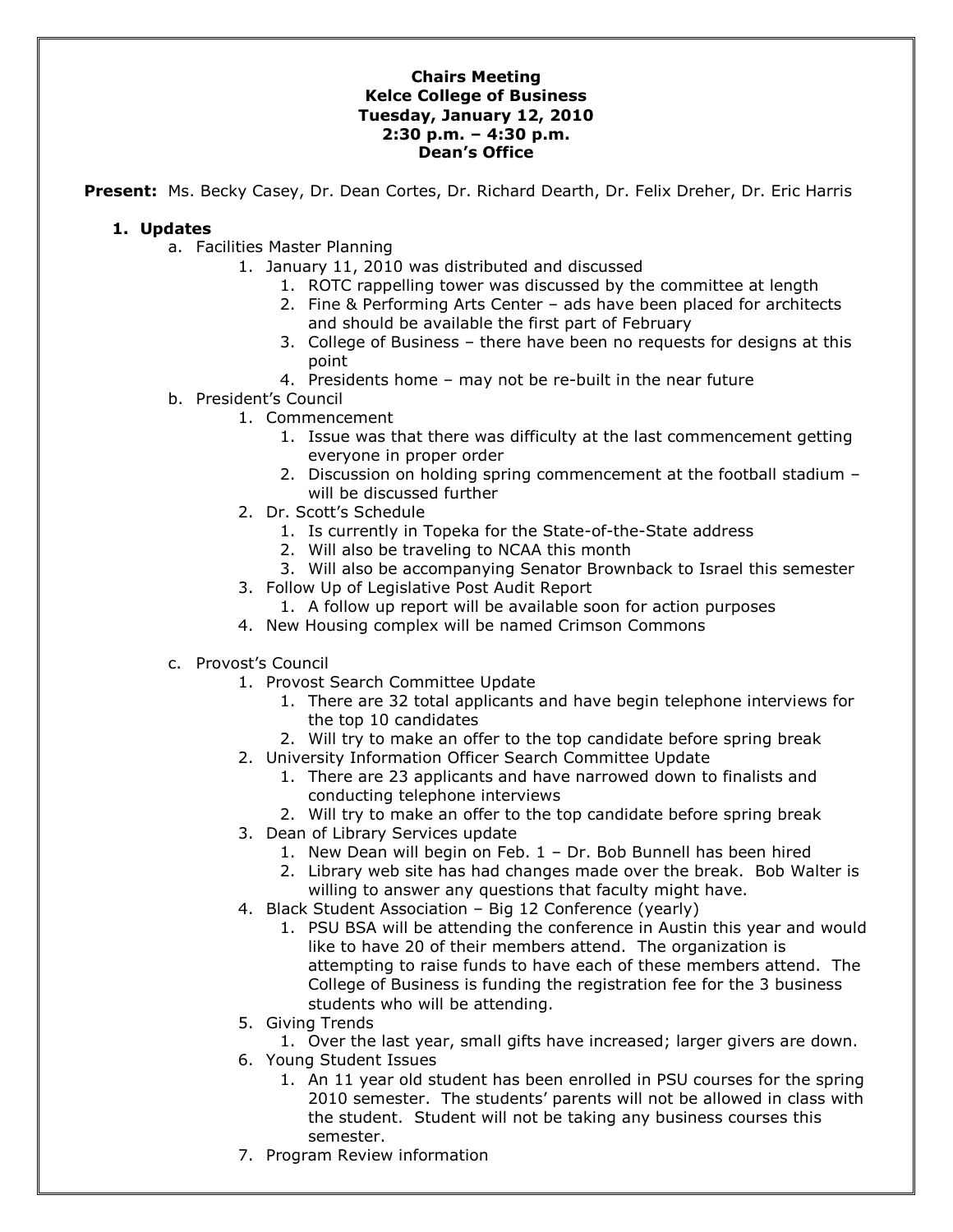- 1. Handouts on program review were distributed for informational purposes.
- 2. Board of Regents will take up this issue in a subcommittee this month
- 8. Online SPTE
	- 1. Online SPTE has been discussed at PSU, but has been rejected. There is currently an ESPTE available for on-line classes for which the return rate is very low, and results are probably skewed toward those who really like the teacher and those who don't like the teacher.
- 9. Reallocation of Student Equipment Fee
	- 1. This fee has been reallocated for the spring 2010 semester.
	- 2. Funding has to be used for student equipment purchases. Discussion followed on possible purchases.
	- 3. Dr. Dearth asked Chairs to get suggestions from faculty on how to spend the funds and to bring those suggestions to him at next week's chairs meeting.

# **2. Departmental Concerns**

- a. ACCTG
	- 1. Ms. Casey's classes will be on Wednesday afternoons at U. of Arkansas
- b. CSIS none
- c. ECON none
- d. MGMKT none

# **3. Discussion items**

- a. Tuition proposal request
	- 1. First will find out what increased expenses will be and add to that 1% or 2% and earmark that percentage for academic affairs support. 1% raises approximately \$272,000.
		- 1. Possible uses for the funds as discussed by PLC were to fund library updates (over 2 years) or to fund a Student Success Center which would be an on-going budget item.
		- 2. Colleges are asked to determine what assets we have that would contribute to a Student Success Center, and to decide what we really need and quantify and justify it as to how it would support student credit hours. The tuition committee will meet next week, so Dr. Dearth has to have input by the end of this week. Suggestion was made to have a 2% increase so that the Student Success Center could be funded as well as funding other items.
- b. Youngman Application Date is currently Feb. 15 which is the same date that the summer budget is due to Academic Affairs. Proposal to change date for Youngman applications to February 1.
- c. Spring Faculty meeting on Wednesday, January 13
	- 1. Dr. Dearth asked Chairs if there were any items that need to be discussed
		- 1. Preliminary discussion items are:
			- a. LiveText
			- b. Weather cancellations
			- c. Youngman Application Date
			- d. AQ/PQ Ad Hoc Committees
			- e. Windows/renovation issues
- d. Annual Performance Reviews if applying for top rating faculty will have to complete application on paper
- e. Math 153
	- 1. Dr. Dearth and Dr. Meats will have an informal meeting next week about the course.
	- 2. MATH 153 Committee will meet to make final recommendations (Dr. Chandra will replace Dr. Cummings on the Committee). Dr. Dreher as Chair of the committee discussed the committees' current findings comparing PSU's quant/stats/operations sequence and course content with other specific universities offerings. Preliminary suggestions from the committee